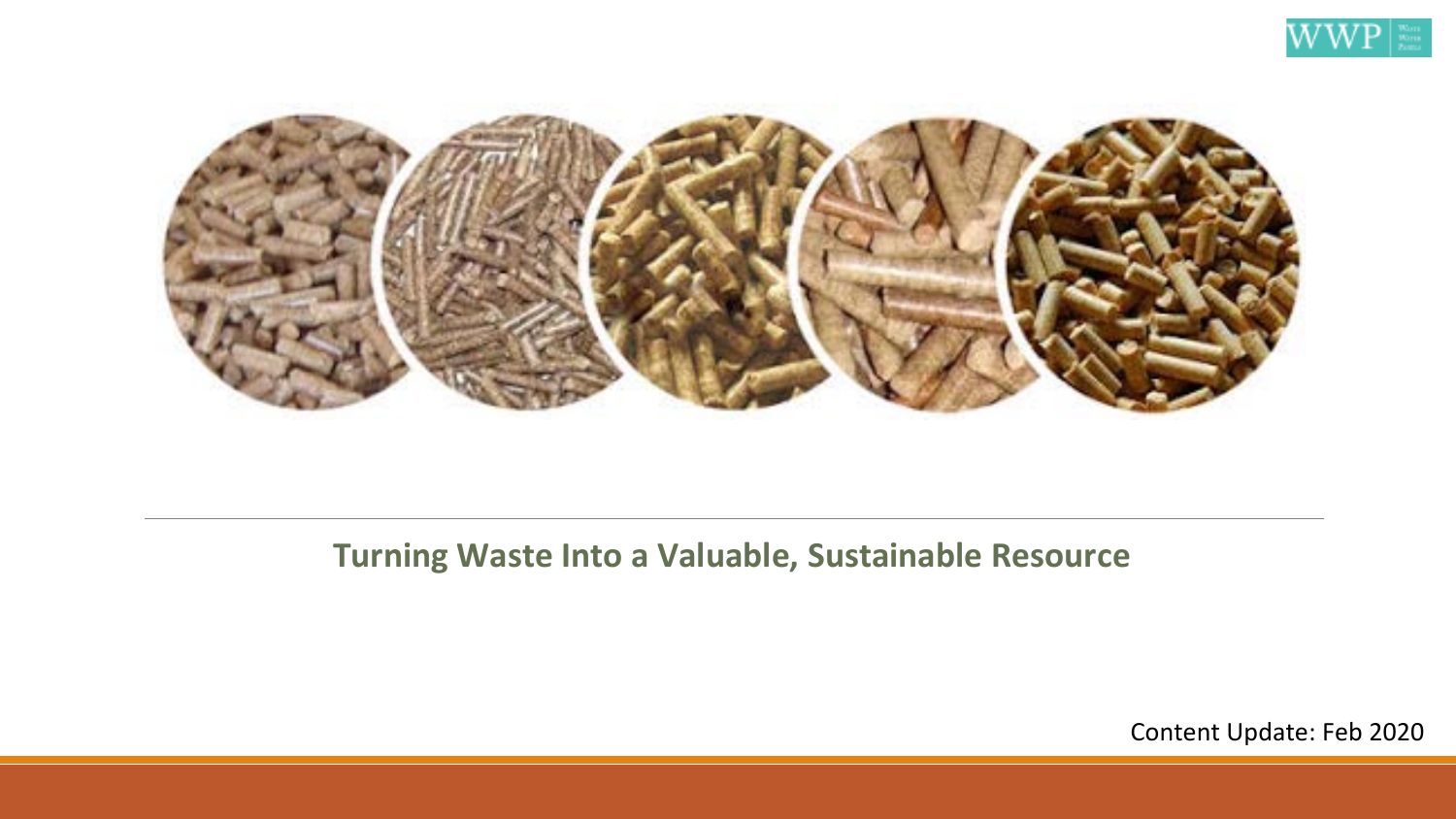

## **Pelleting - Core Benefits**

**The main advantages of densified fuels, compared to non-densified ones are the following:** •An increased bulk density (from 80-150 kg/m3 for straw or 200 kg/m3 for sawdust to 600-700 kg/m3 after densification), resulting in lower transportation costs, reduced storage volume and easier handling. •A lower moisture content (humidity <10%), favouring a long conservation and minor losses of product during the storage period.

•An increased energy density and more homogeneous composition, resulting in better combustion control possibilities and thereby higher energy efficiency during combustion.

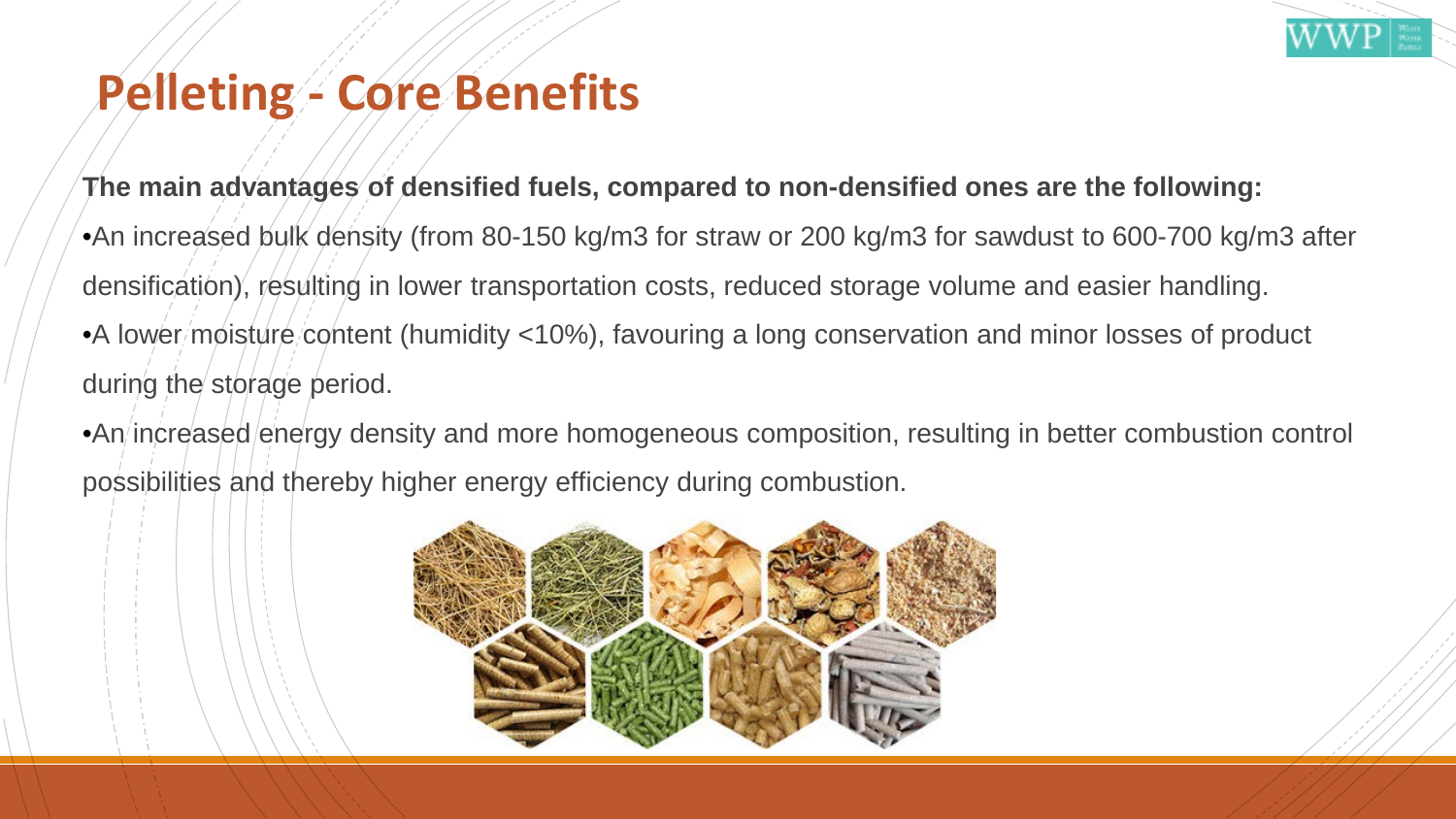

## **Types of Feedstock Used In Pelleting**

#### **Below is a small selection of waste products "feedstock" used in pelleting**

- Wood waste including sawdust, pallets, salvaged value add wood, wood chips, ....
- Hay, wheat, Hemp, harvested Cannabis, Corn Stocks & Cobs, Corn Stover, Rice Husks,
- Sorted Municipal Solid Waste (glass, metals, organics and plastics removed).
- Animal Manure, Human municipal wastewater sludge (bio-solids).
- Waste fabrics from clothing manufacturing and recycling.
- Olive Pomace.
- Grape Marc / Pomace.
- Bagasse.
- Leaves, Brush Clippings, Grasses.
- Standing trees infected with Parasites (no marketable value as lumber).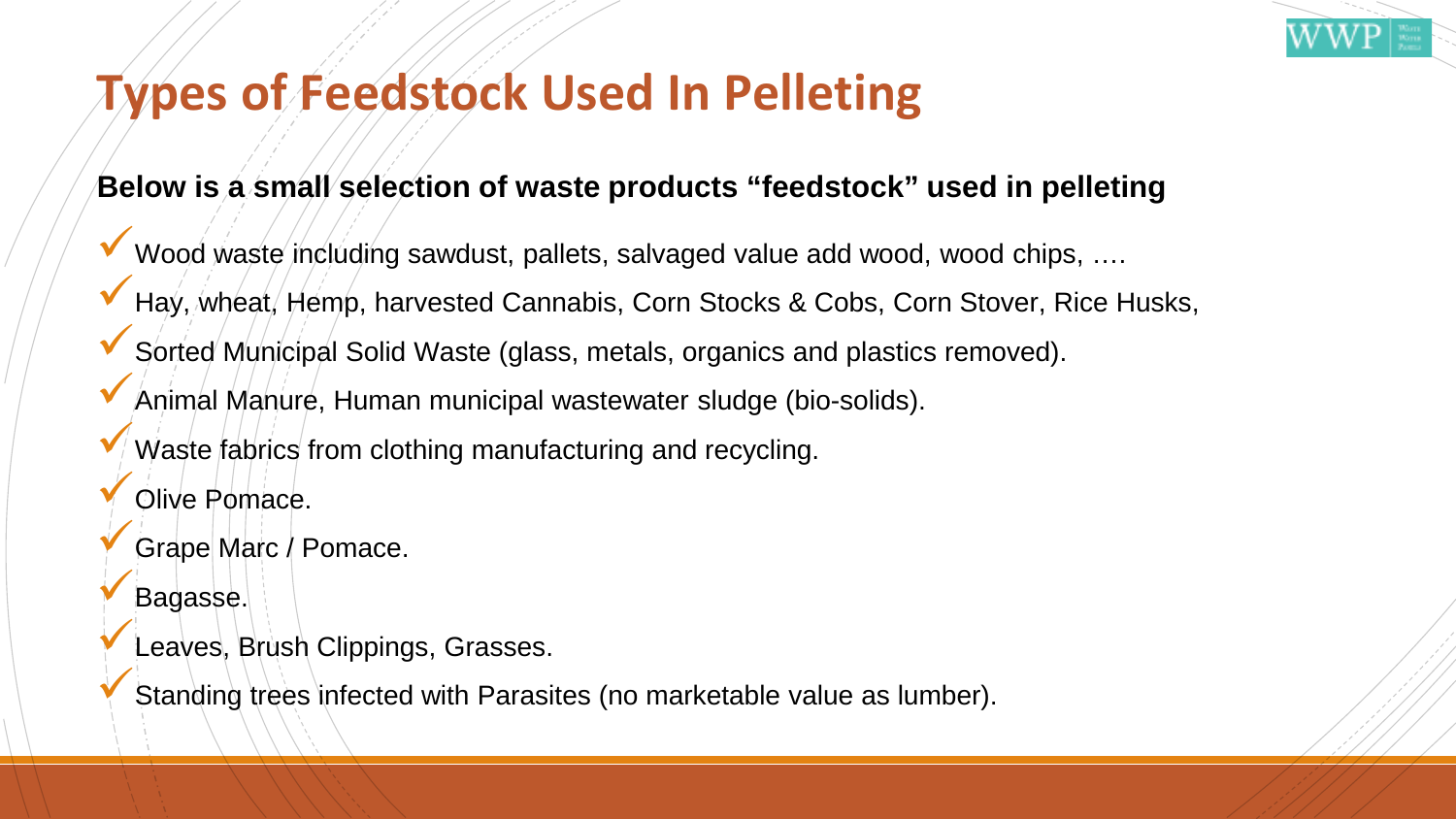

# **Types of Feedstock Used In Pelleting**











**Crop Residual Attack Chips** Sawdust, Chips **Crop Residual Attitude Marc/ Grape Marc/** 

**Pomace** 











**Sewage Bio solids Animal Manure Bagasse Bagasse Parasitic Wood Clive Pomace**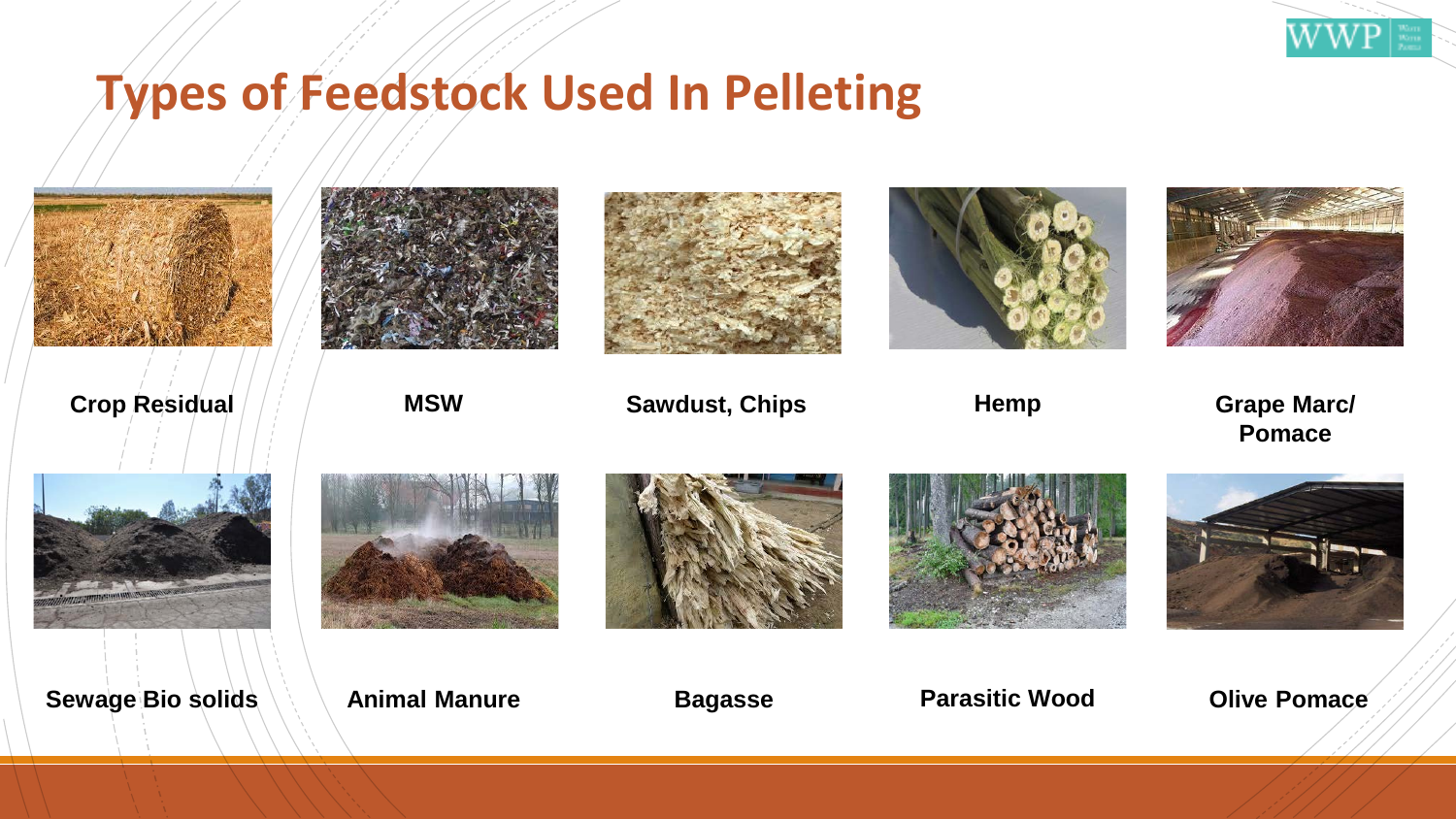

# **Visual Example – Pelleting Mill**



**Note**: plant configuration will vary based on type of Feedstock, Input & Output Volumes, and Markets Served.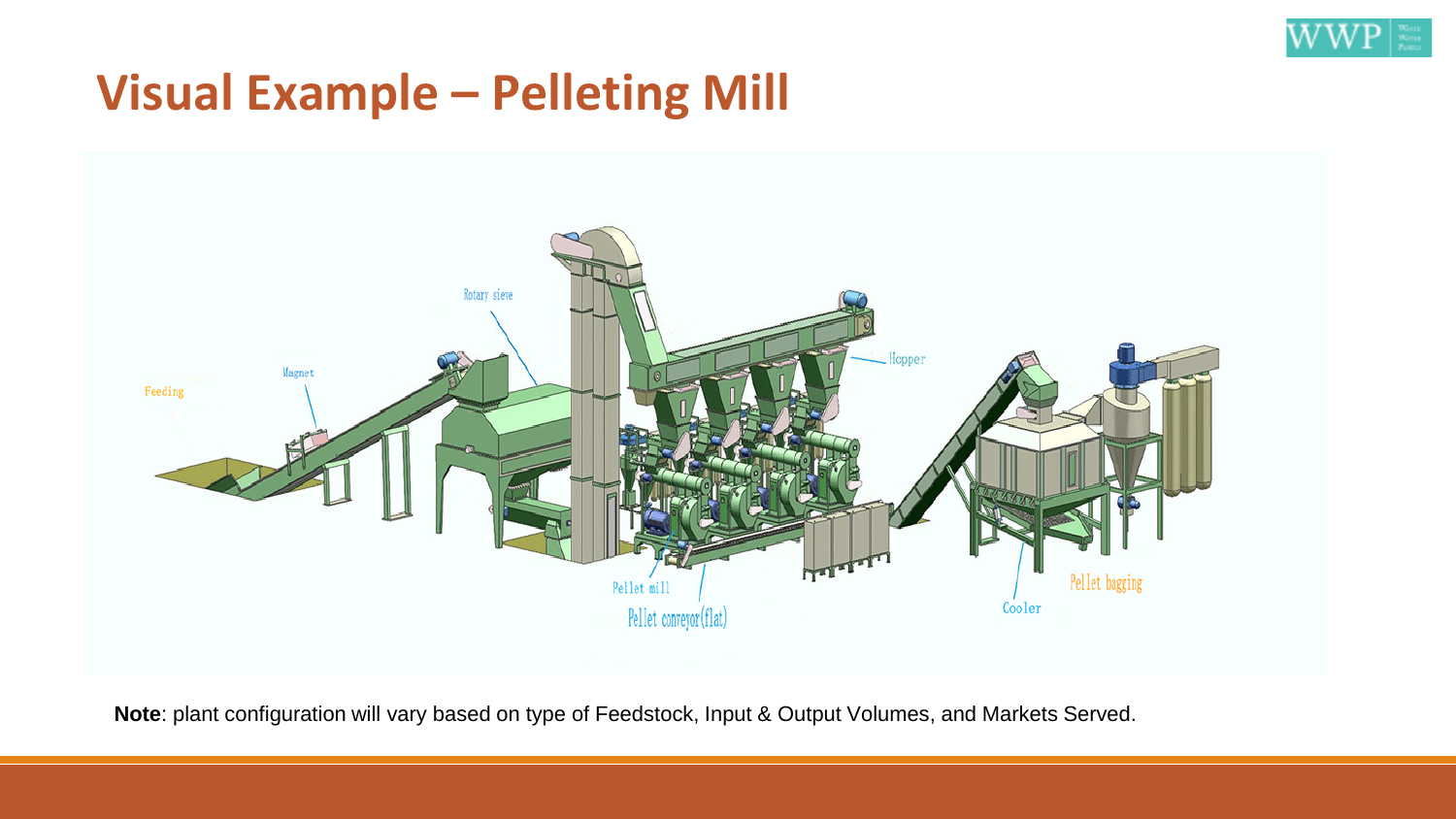

# **Pelleting Mill – Steps**

- 1. Waste stream is delivered to the pelleting facility.
- 2. The waste is sent through a Hammer Mill to homogenise the product.
	- The waste needs to be uniform, and well blended.
- 3. Homogenised product is fed to the dryer.
	- The dryer removes any excess moisture above 10%.
- 4. Stable, dry, homogenised waste is sent to the shaker table.



- The Shaker table removes "fines", which are reused in the process.
- 5. The product is now sent to the Pelleting line.
	- The dry, homogenised waste is compressed under pressure to extrude a stable pelleted product.
- 6. Pellets are cooled and sent to the bagging line.
	- Final product is Bulk Bagged, and transported to market.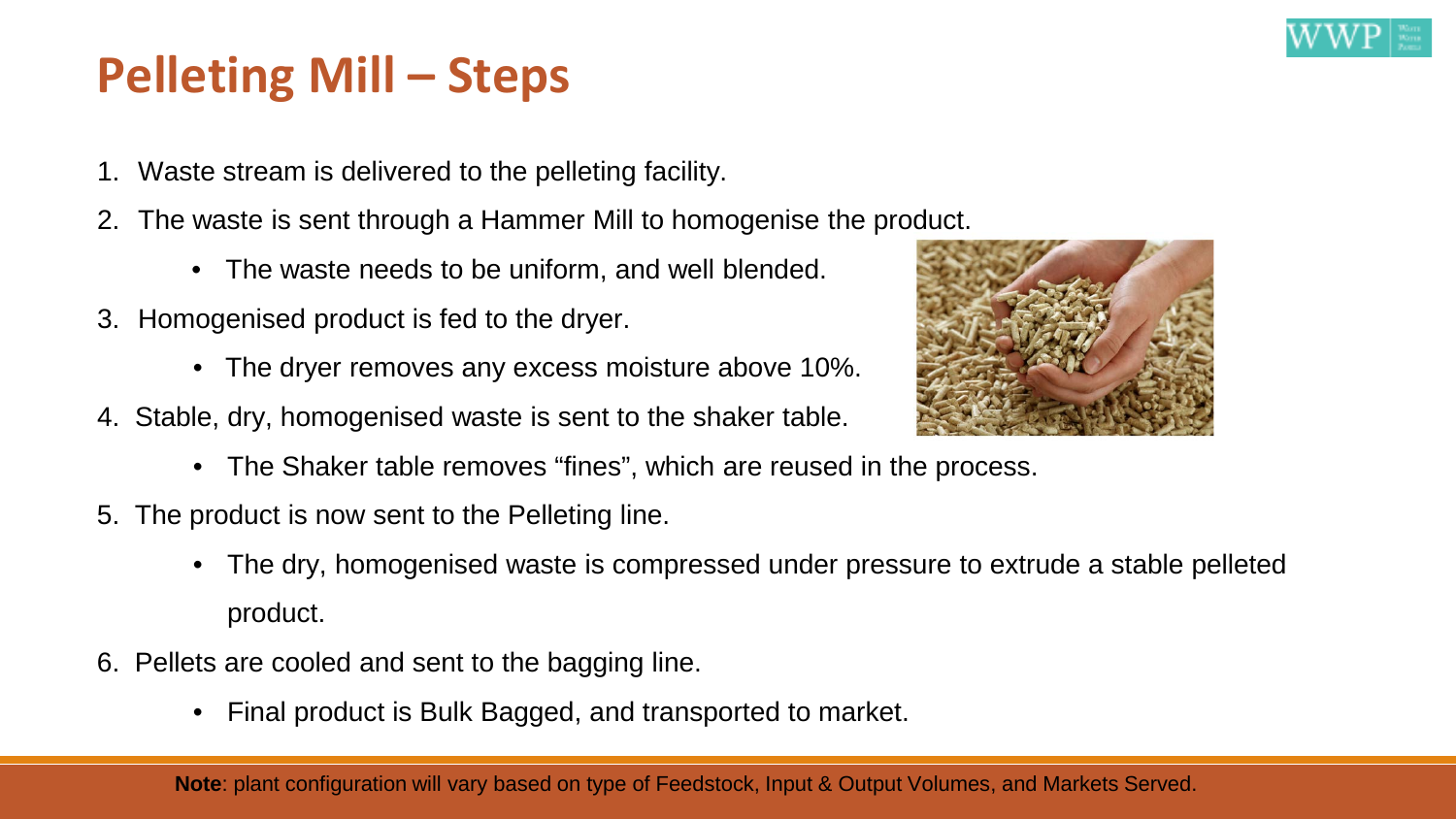

## **Market Advantages to Pelleting Waste Streams**

- **Most advanced countries are deploying highly efficient Biomass Boilers/Heaters to replace fossil fuels.**
- **Although this move is admirable, it in fact creates another non-sustainable draw on dwindling natural resources.**
- Most, if not all heating pellets are derived from Virgin Forests. Cutting down large tracks of **Virgin Forest is not a sustainable practice, as many of these forest are not re-planted, and or**  will take a generation to reach a marketable size.
- **Most countries are now banning all Virgin Forest pellets.**
- **There is a deficit of heating pellets in the European market that exceeds 12-million/ tons/ year, and growing.**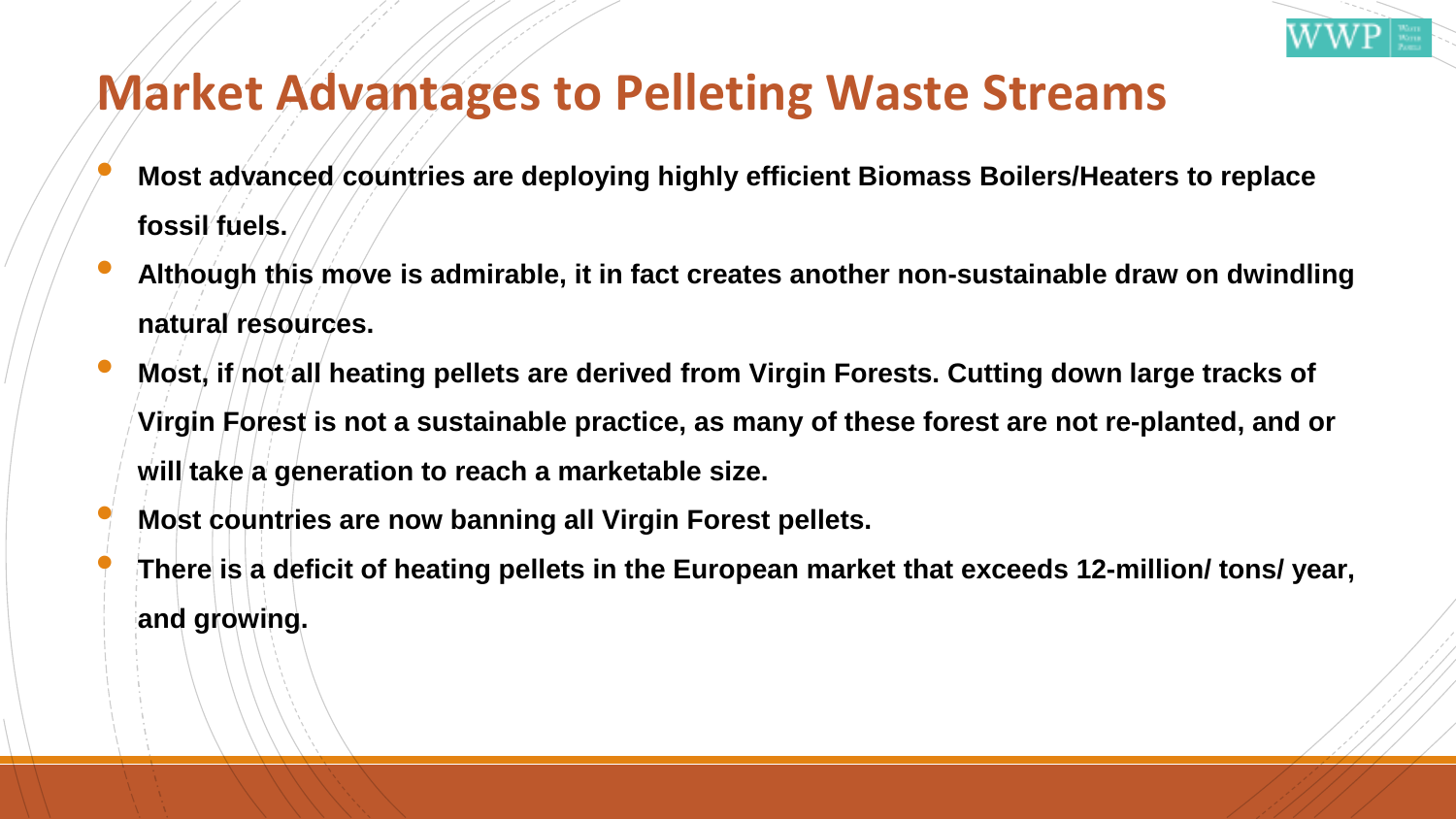

### **Markets Served**

#### **Below is a small selection of markets served**

- Heating  $\frac{1}{2}$  pellets are used to efficiently fire biomass boilers, creating heat and electricity.
- Bedding  $-$  safe bedding for animals, providing higher absorption rates than traditional bedding.
- Absorption  $\frac{1}{2}$  used in the oil & Gas industry (safer, smarter, and more cost effective than chemical absorbents).
- Fertiliser  $\div$  slow release, higher concentrate of beneficial nutrients, safer and more cost effective than synthetic chemical compounds.
- $Hemp \rightarrow$  produces a higher yield of CBD oil upon extraction.
- Animal Feed  $\vdash$  processing a higher nutrient value, organic, safer, and healthier for the animal (sustainable husbandry practices)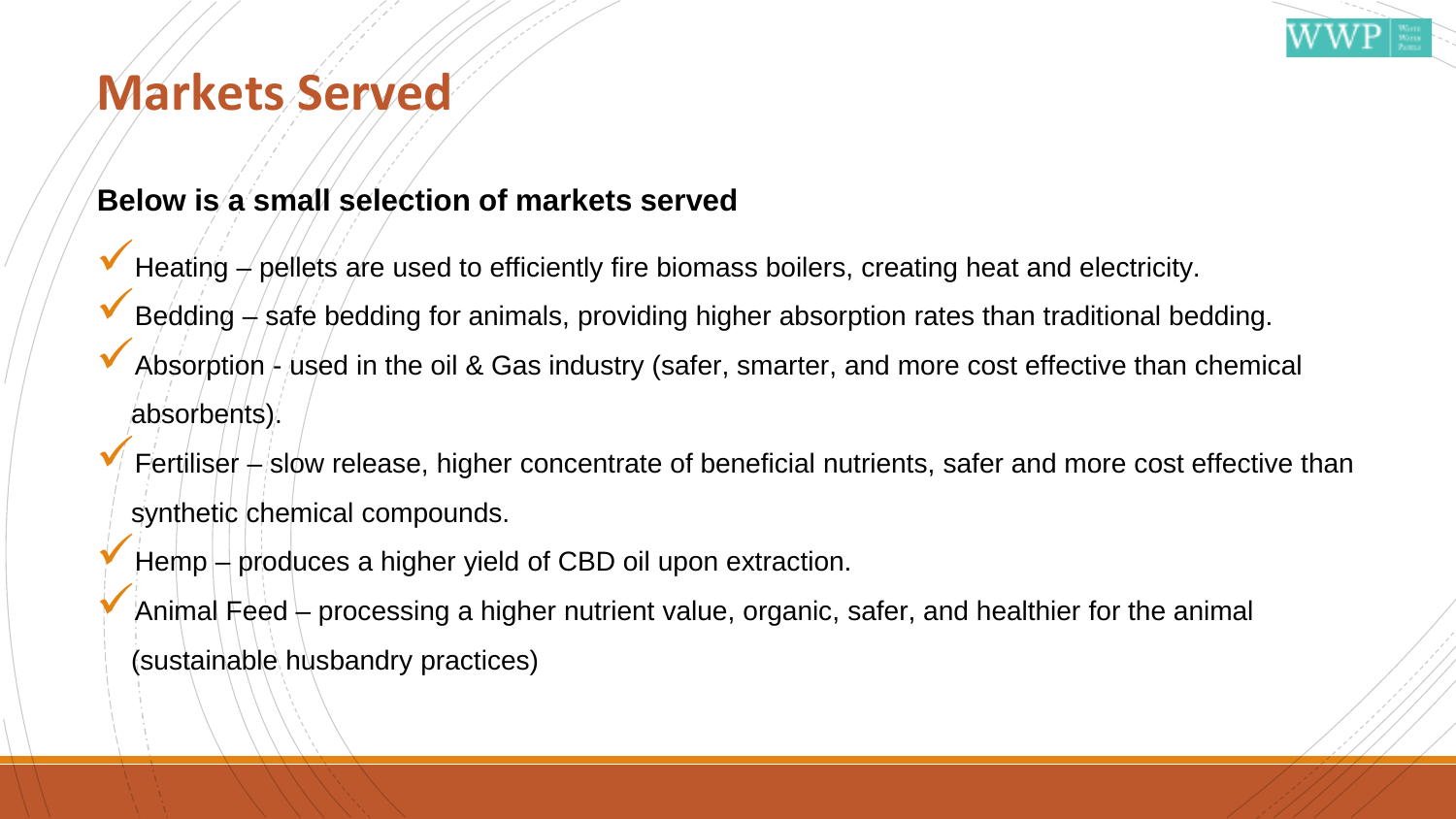

## **What We Offer**

**More than 20 years experience.**

- **Backed by the industry leading manufacturers.**
- We partner with individuals, and entities looking to make a difference, solve the issue, while **creating value in a sustainable cost effective fashion.**
- **We provide "Turn Key" facilities to manage all manner of feedstock.**
- **Our team assesses the opportunity, analyzes the feedstock, secures end-market clients, engineers the best applicable technology platform, secures permitting, executes and maintains the project to the highest environmental standards.**
- **We assume the risk, finance and place the technology platform, while sharing the bottom line with our partners.**

### *Creating Value from Waste*